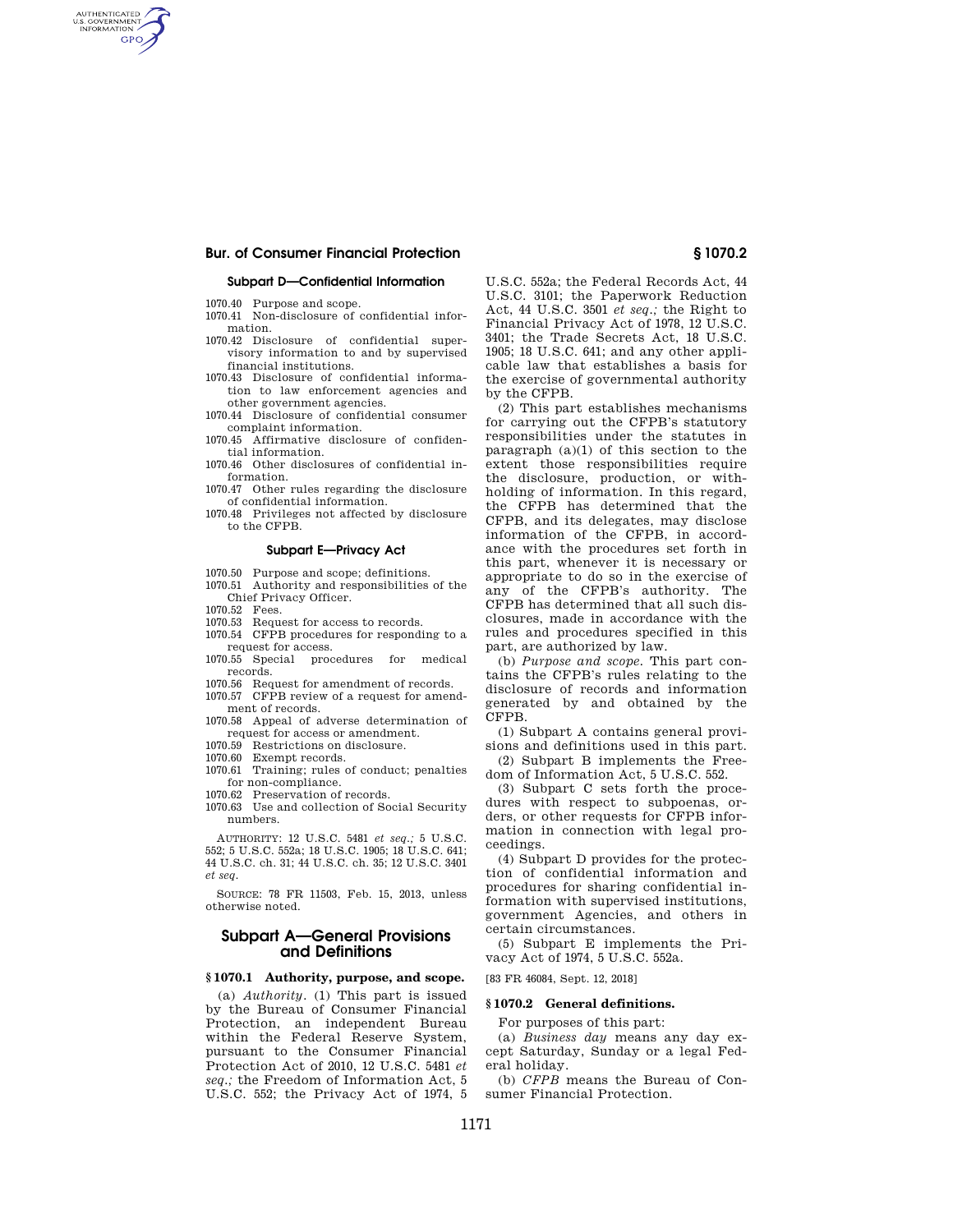**§ 1070.2 12 CFR Ch. X (1–1–19 Edition)** 

(c) *Chief FOIA Officer* means the Chief Operating Officer of the CFPB.

(d) *Chief Operating Officer* means the Chief Operating Officer of the CFPB, or any CFPB employee to whom the Chief Operating Officer has delegated authority to act under this part.

(e) *Civil investigative demand material*  means any documentary material, written report, or answers to questions. tangible thing, or transcript of oral testimony received by the CFPB in any form or format pursuant to a civil investigative demand, as those terms are set forth in 12 U.S.C. 5562, or received by the CFPB voluntarily in lieu of a civil investigative demand.

(f) *Confidential information* means confidential consumer complaint information, confidential investigative information, and confidential supervisory information, as well as any other CFPB information that may be exempt from disclosure under the Freedom of Information Act pursuant to 5 U.S.C. 552(b). Confidential information does not include information contained in records that have been made publicly available by the CFPB or information that has otherwise been publicly disclosed by an employee with the authority to do so.

(g) *Confidential consumer complaint information* means information received or generated by the CFPB, pursuant to 12 U.S.C. 5493 and 5534, that comprises or documents consumer complaints or inquiries concerning financial institutions or consumer financial products and services and responses thereto, to the extent that such information is exempt from disclosure pursuant to 5 U.S.C. 552(b).

(h) *Confidential investigative information* means:

(1) Civil investigative demand material; and

(2) Any documentary material prepared by, on behalf of, received by, or for the use by the CFPB or any other Federal or State agency in the conduct of an investigation of or enforcement action against a person, and any information derived from such documents.

(i)(1) *Confidential supervisory information* means:

(i) Reports of examination, inspection and visitation, non-public operating, condition, and compliance reports, and any information contained in, derived from, or related to such reports;

(ii) Any documents, including reports of examination, prepared by, or on behalf of, or for the use of the CFPB or any other Federal, State, or foreign government agency in the exercise of supervisory authority over a financial institution, and any information derived from such documents;

(iii) Any communications between the CFPB and a supervised financial institution or a Federal, State, or foreign government agency related to the CFPB's supervision of the institution;

(iv) any information provided to the CFPB by a financial institution to enable the CFPB to monitor for risks to consumers in the offering or provision of consumer financial products or services, or to assess whether an institution should be considered a covered person, as that term is defined by 12 U.S.C. 5481, or is subject to the CFPB's supervisory authority; and/or

(v) Information that is exempt from disclosure pursuant to 5 U.S.C. 552(b)(8).

(2) *Confidential supervisory information*  does not include documents prepared by a financial institution for its own business purposes and that the CFPB does not possess.

(j) *Director* means the Director of the CFPB or his or her designee, or a person authorized to perform the functions of the Director in accordance with law.

(k) *Employee* means all current employees or officials of the CFPB, including employees of contractors and any other individuals who have been appointed by, or are subject to the supervision, jurisdiction, or control of the Director, as well as the Director. The procedures established within this part also apply to former employees where specifically noted.

(l) *Financial institution* means any person involved in the offering or provision of a ''financial product or service,'' including a ''covered person'' or ''service provider,'' as those terms are defined by 12 U.S.C. 5481.

(m) *General Counsel* means the General Counsel of the CFPB or any CFPB employee to whom the General Counsel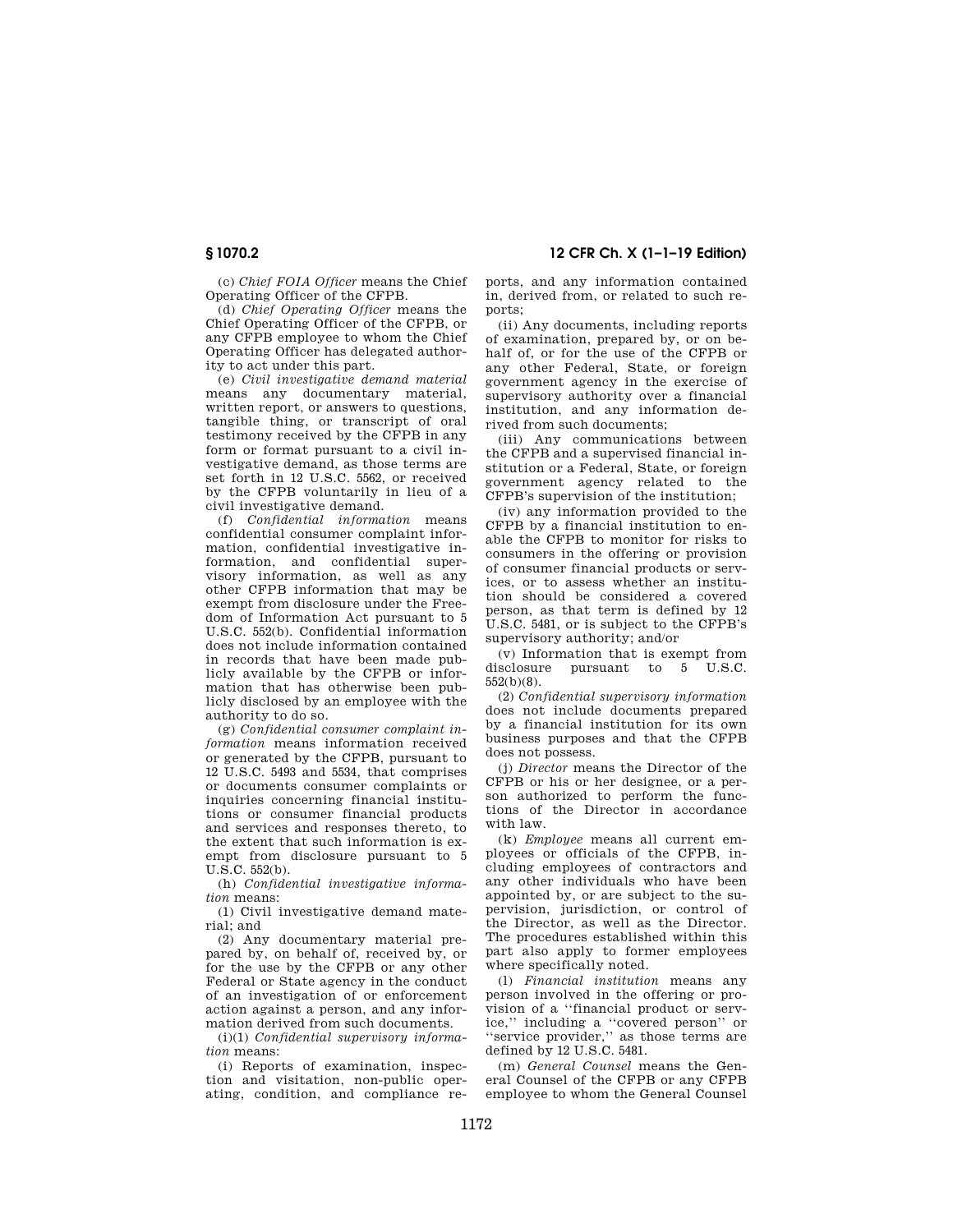## **Bur. of Consumer Financial Protection § 1070.5**

has delegated authority to act under this part.

(n) *Person* means an individual, partnership, company, corporation, association (incorporated or unincorporated), trust, estate, cooperative organization, or other entity.

(o) *Report of examination* means the report prepared by the CFPB concerning the examination or inspection of a supervised financial institution.

(p) *State* means any State, territory, or possession of the United States, the District of Columbia, the Commonwealth of Puerto Rico, the Commonwealth of the Northern Mariana Islands, Guam, American Samoa, or the United States Virgin Islands or any Federally recognized Indian tribe, as defined by the Secretary of the Interior under section 104(a) of the Federally Recognized Indian Tribe List Act of 1994 (25 U.S.C. 479a–1(a)), and includes any political subdivision thereof.

(q) *Supervised financial institution*  means a financial institution that is or that may become subject to the CFPB's supervisory authority.

[78 FR 11503, Feb. 15, 2013, as amended at 83 FR 46084, Sept. 12, 2018]

#### **§ 1070.3 Custodian of records; certification; alternative authority.**

(a) *Custodian of records.* The Chief Operating Officer is the official custodian of all records of the CFPB, including records that are in the possession or control of the CFPB or any CFPB employee.

(b) *Certification of record.* The Chief Operating Officer may certify the authenticity of any CFPB record or any copy of such record, or the absence thereof, for any purpose, and for or before any duly constituted Federal or State court, tribunal, or agency.

(c) *Alternative authority.* Any action or determination required or permitted to be done by the Chief Operating Officer may be done by any employee who has been duly designated for this purpose by the Chief Operating Officer.

[83 FR 46084, Sept. 12, 2018]

## **§ 1070.4 Records of the CFPB not to be otherwise disclosed.**

Except as provided by this part, employees or former employees of the CFPB, or others in possession of a record of the CFPB that the CFPB has not already made public, are prohibited from disclosing such records, without authorization, to any person who is not an employee of the CFPB.

[83 FR 46084, Sept. 12, 2018]

## **§ 1070.5 Service of summonses and complaints.**

(a) Only the General Counsel is authorized to receive and accept summonses or complaints sought to be served upon the CFPB or CFPB employees sued in their official capacity. Such documents should be served upon the General Counsel, Consumer Financial Protection Bureau, 1700 G Street NW, Washington, DC 20552. This authorization for receipt shall in no way affect the requirements of service elsewhere provided in applicable rules and regulations.

(b) If, notwithstanding paragraph (a) of this section, any summons or complaint described in that paragraph is delivered to an employee of the CFPB, the employee shall decline to accept the proffered service and may notify the person attempting to make service of the regulations set forth herein. If, notwithstanding this instruction, an employee accepts service of a document described in paragraph (a) of this section, the employee shall immediately notify and deliver a copy of the summons and complaint to the General Counsel.

(c) When a CFPB employee is sued in an individual capacity for an act or omission occurring in connection with duties performed on behalf of the CFPB (whether or not the officer or employee is also sued in an official capacity), the employee by law is to be served personally with process. *See* Fed. R. Civ. P. 4(i)(3). An employee sued in an individual capacity for an act or omission occurring in connection with duties performed on behalf of the CFPB shall immediately notify, and deliver a copy of the summons and complaint to, the General Counsel.

(d) The CFPB will only accept service of process for an employee sued in his or her official capacity. Documents for which the General Counsel accepts service in official capacity shall be marked ''Service Accepted in Official